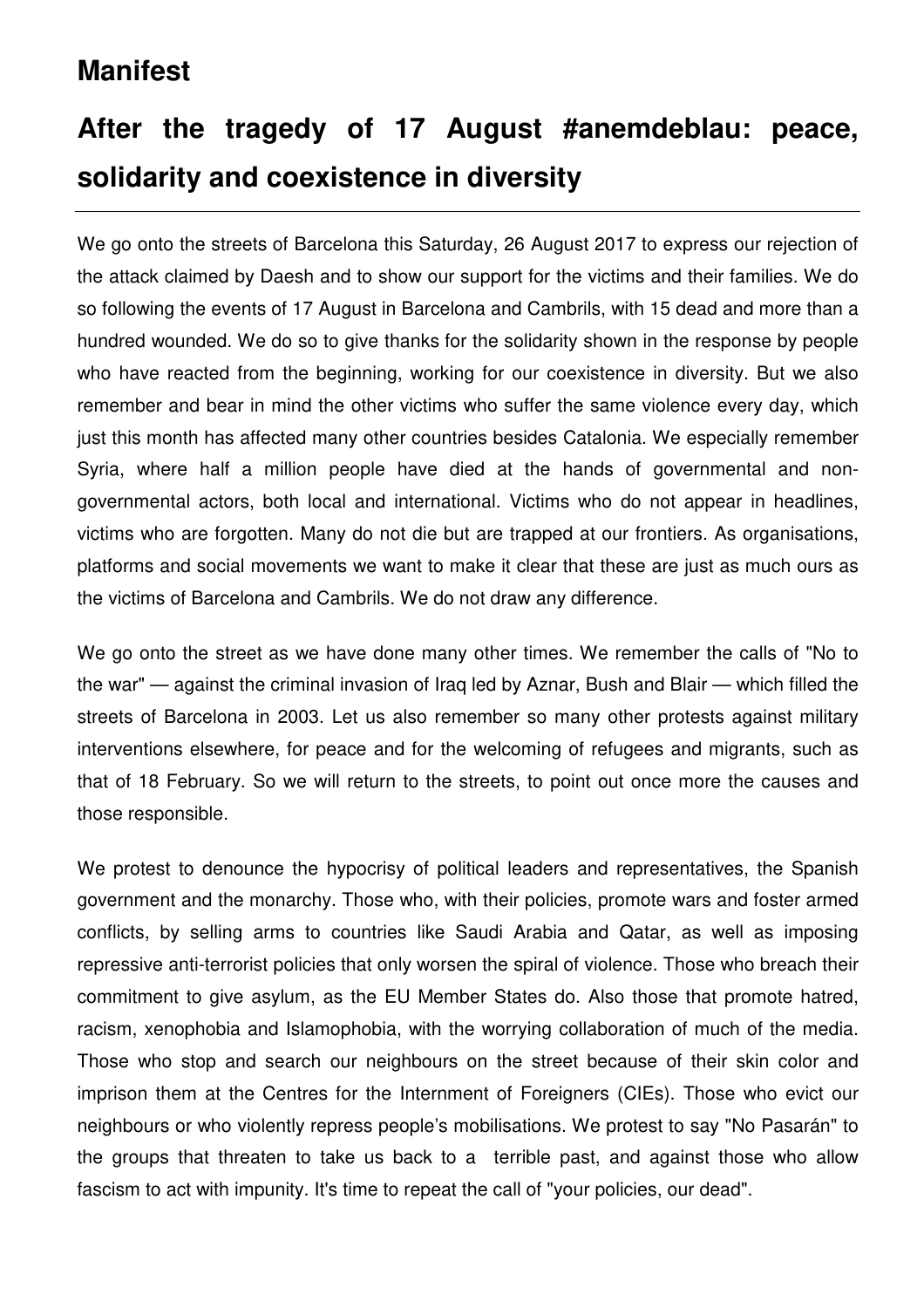We protest because it is a chance to put us to the task of rethinking the model of coexistence and society that we are building. We are concerned about the consequences in the medium and long term. There have already been signs of hatred, racism and xenophobia, and the Muslim community has been criminalised. It is not a question of "them and us", but of all of us together.

For all these reasons, we demand that the response to Thursday's barbarity is not more repressive "security": more vigilance, more frontiers, more police, more arms, more violence. Barcelona and Catalonia must be an example of a different response: based on peace, human rights, solidarity, social cohesion and global justice. It is in this sense that civil society is on the street today. Our diversity makes us richer and stronger. And today, more than ever, we must reaffirm our commitment to an open, welcoming society that will not allow any ideology of hatred to take hold in Catalonia.

And we also demand a clear and decisive response by our leaders: comply with the agreements and treaties on arms trade that you have signed; respect the Universal Declaration of Human Rights; break your agreements with opaque and authoritarian governments; stop military interventions; now more than ever open the borders to welcome the people that flee from tragedies like that of Catalonia, people who are now trapped at our borders; demand that companies comply with respect for human rights in other countries, terminating any contracts signed if necessary. The best strategy for preventing violence is the work of civil society.

From organised society, from below, we commit ourselves to working for peace, human rights, diversity and global justice. We go out into the street because, in the face of racism and Islamophobia, in the face of any violation of human rights, we are committed to coexistence. For that reason we protest on Saturday and we will go dressed in blue, #anemdeblau.

#### **Your policies, our dead**

### **Peace, solidarity and coexistence in diversity**

#### **ADHESIONS:**

ACAPS-GIRONA ACCIÓ SOLIDÀRIA IGMAN ADMAC AGERMANAMENT SENSE FRONTERES AHEAD - ASSOCIACIÓ D'EDUCADORES I EDUCADORS EN DRETS HUMANS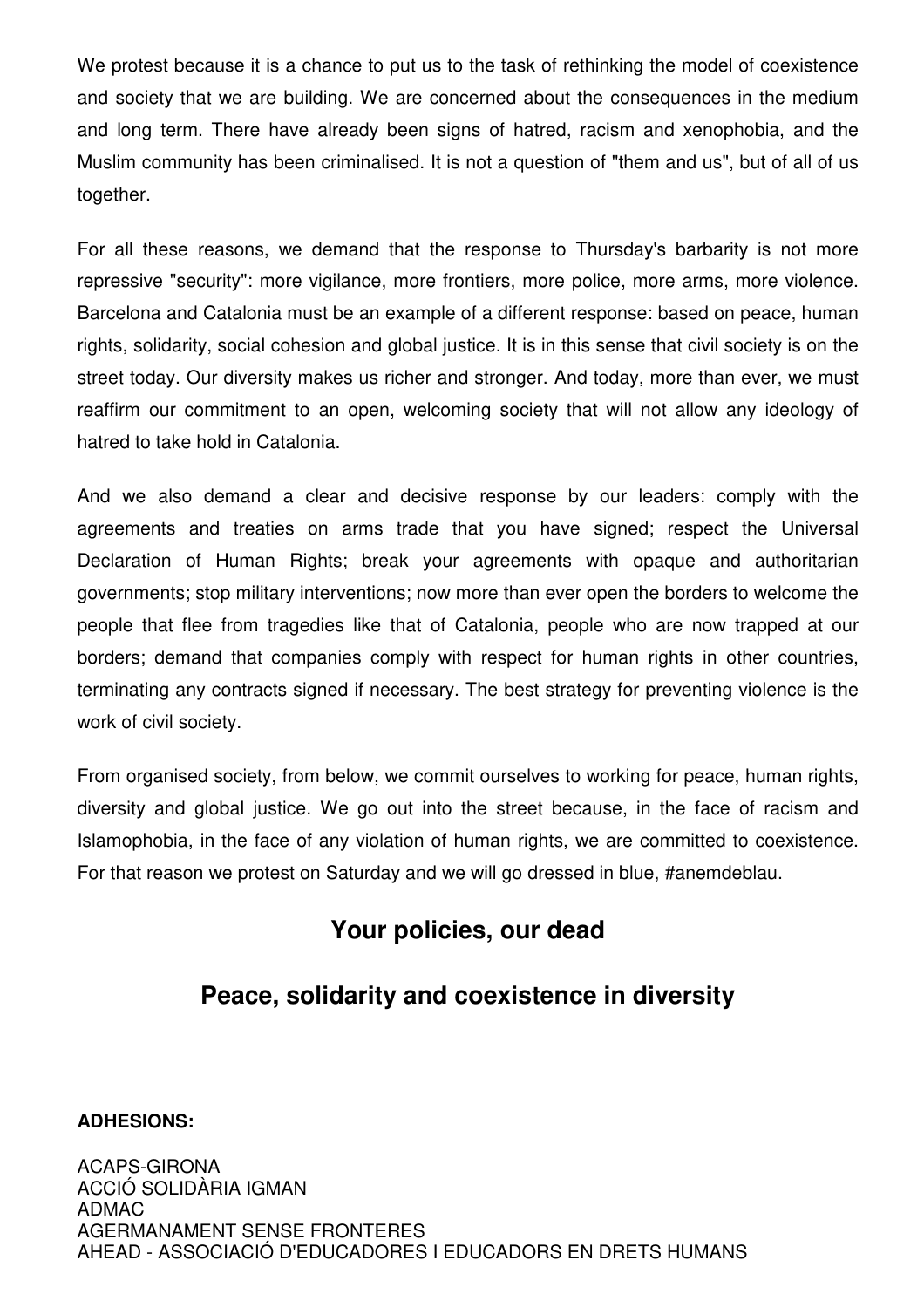AIGUA ÉS VIDA ALIANZA CONTRA ANTIGITANISMO BCN Alternativa d'Esquerres El Prat ALTERNATIVA INTERCANVI AMB POBLES INDÍGENES AMICS DE L' ARCA AMPA ESCOLA MEDITERRÀNIA DE VILADECANS ANTICAPITALISTES Ara o Mai ASiA-Associació Salut i Agroecologia ASOCIACIÓ ENTREPOBLES Asociacion de Amigos de la no-violencia Asociación EQUIS-MGF (Equipo de sensibilización contra mutilación genital femenina) Assemblea de Cambrils Assemblea de Cooperació per la Pau Assemblea de Joves de Cassoles ASSEMBLEA DIVERSITAT FUNCIONAL DE BARCELONA Assemblea Naciona de Joves Independentistes ASSOCIACIÓ CATALANA PER LA PAU Associació Cultural Sobiranista de Castelló de la Plana. ASSOCIACIO D'AMISTAT AMB EL POBLE DE GUATEMALA ASSOCIACIO D'ATURATS RIPOLLET i CERDANYOLA ASSOCIACIÓ DE DONES LA FRONTISSA ASSOCIACIÓ DE JOVES ESTUDIANTS DE CATALUNYA (AJEC) Associacio Eccit ASSOCIACIÓ ESPORTIVA LLAGUTS VILANOVA I LA GELTRÚ ASSOCIACIÓ HÈLIA, DE SUPORT A LES DONES QUE PATEIXEN VIOLÈNCIA DE GÈNERE ASSOCIACIÓ INTERCULTURAL LLATINS ASSOCIACIO INTERCULTURAL NAKERAMOS ASSAMBLEA NACIONAL CATALANA ASSOCIACIO PEL DESENVOLUPAMENT DEL RIU SENEGAL ASSOCIACIO PER LA INSERCIO SOCIAL I LABORAL (ISIL) Associació Senegalesa " Diappo Ak Teranga " VNG AV DE ROCAFONDA - L'ESPERANÇA -CIUTAT JARDÍ - MATARÓ AV DE ROCAFONDA - MATARÓ BARRIS REFUGI CALALA FONDO DE MUJERES Campanya DESMILITARITZEM L'EDUCACIÓ CANDIDATURA D'UNITAT POPULAR-CRIDA CONSTITUENT (CUP-CC) CASA NOSTRA, CASA VOSTRA CATALUNYA NI CETA NI TTIP CENTRE D'ESTUDIS AFRICANS I INTERCULTURALS CENTRE DELÀS D'ESTUDIS PER LA PAU Centre Internacional Escarré per les Minories Ètniques i les Nacions (CIEMEN) CIEMEN COL.LECTIU REFEM EL DIRECCIONAL COL·LECTIU I+ COMERÇ DE MAR DE VILANOVA Comissió Catalana d'Ajuda al RefugiatCOMISSIÓ GENT GRAN 15M Comitè de Solidaritat Òscar Romero Comunitat Palestina de Catalunya Congreso de los pueblos colombia capitulo BCN CONSELL NACIONAL DE LA JOVENTUT DE CATALUNYA COOPERACCIÓ COORDINADORA EN DEFENSA DE LA SANITAT PÚBLICA MATARÓ MARESME COORDINADORA D'ONG SOLIDÀRIES DE LES COMARQUES GIRONINES I L' ALT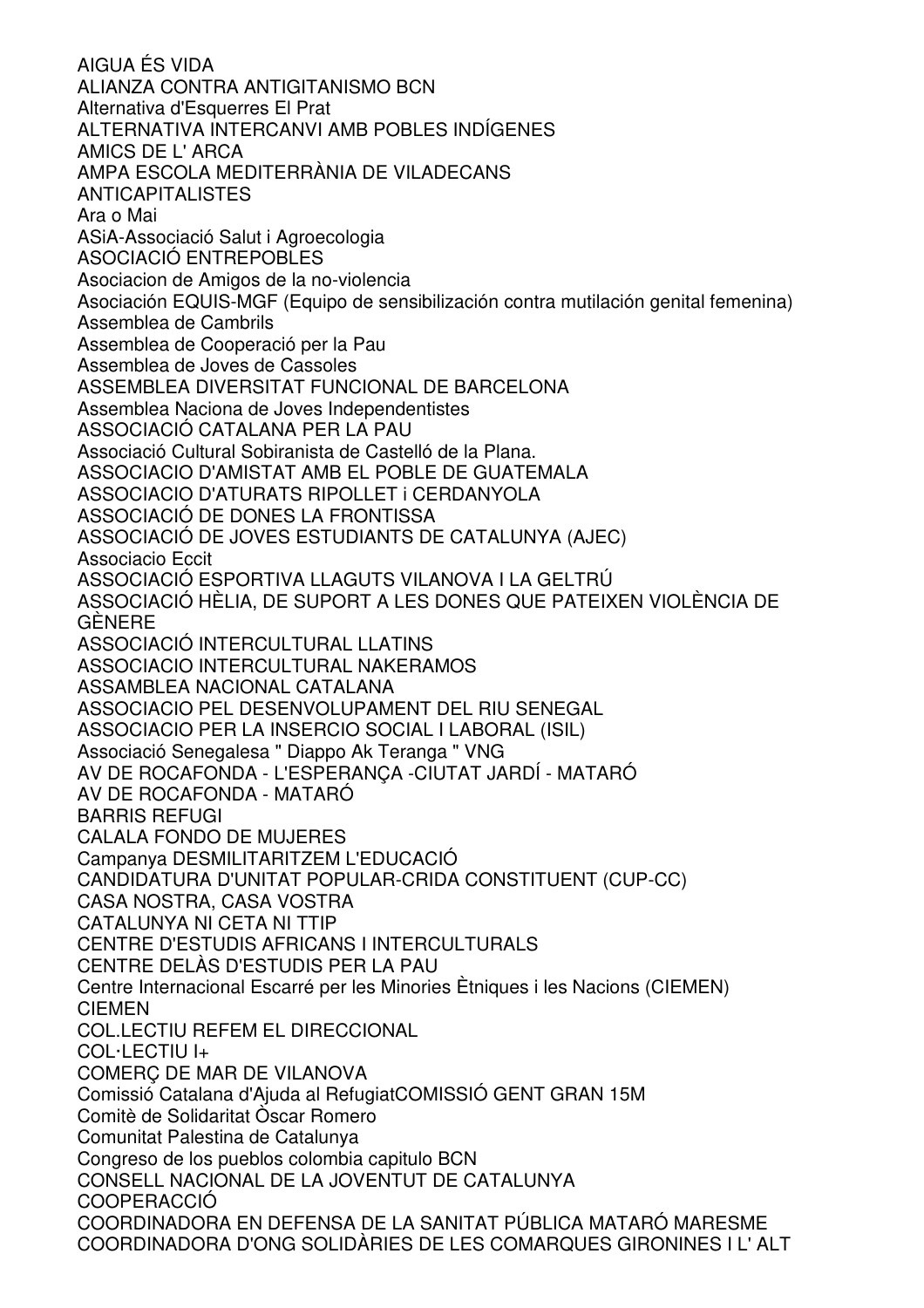MARESME CONFAVC COORDINADORA UN ALTRE MÓN ÉS POSSIBLE SABADELL CORRENT ROIG CRIDA CONSTITUENT CRISTIANISME AL SEGLE XXI CRISTIANS PEL SOCIALISME CUIDANDO (ASSOCIACIO SOCIOSANITÀRIA) DESOS OPCIÓ SOLIDÀRIA DESPERTAPROFES DIOMCOOP COOPERATIVA DOLORES ENTIENDE DONESXDONES EDUALTER ENGINYERIA SENSE FRONTERES ESQUERRES PER LA INDEPENDÈNCIA FAGIC- Federació d'Associacions Gitanes de Catalunya FARMAMUNDI FAVB FEDERACIÓ CATALANA D'ESCOLTISME I GUIATGE Federació d'Ecologistes en Acció de Catalunya FEDERACIO NTERCOMARCAL GARRAF-ALT PENEDES DEL SINDICATO DE CGT Federación de Cofradías Sufies FOTOMOVIMIENTO Francesc Matas Salla FUNDACIÓ AKWABA FUNDACIO KALILU JAMMEH FUNDACIÓ MIGRA STUDIUM FUNDACIÓ ROCA GALÈS FUNDACIÓ SOLIDÀRIA FLAMA FundiPau Gorka Martín GRÀCIA PARTICIPA GRUP D'ESTUDIS POLITICS Grup de Solidaritat Oscar Romero de Terrassa. GRUP IMPULSOR DEL PARLAMENT CIUTADÀ H.I.J.O.S.BARCELONA IAC (Intersindical Alternativa de Catalunya) Institut de Drets Humans de Catalunya INTERSINDICAL VALENCIANA INTERSINDICAL-CSC IRIDIA - CENTRE PER LA DEFENSA DELS DRETS HUMANS ITACAT – Agència de Comunicació Intercultural **JERC** JUSTICIA I PAU E IDENTITAT AMB LA CREACIO ORDRE SANT AGUSTI CATALUNYA JUSTÍCIA I PAU GIRONA L'Aurora (om) LA RODA DE LA PAU SABADELL LA SECCIO SINDICAL CCOO PRIMARIA BARCELONA CIUTATLA XIXA TEATRE LAFEDE.CAT - ORGANITZACIONS PER A LA JUSTÍCIA GLOBAL Llagostera Solidaria LLIGA DELS DRETS DELS POBLES LLUITA INTERNACIONALISTA (LI) MAREA BLANCA DE CATALUNYA MARX21 MARXA MUNDIAL DE DONES